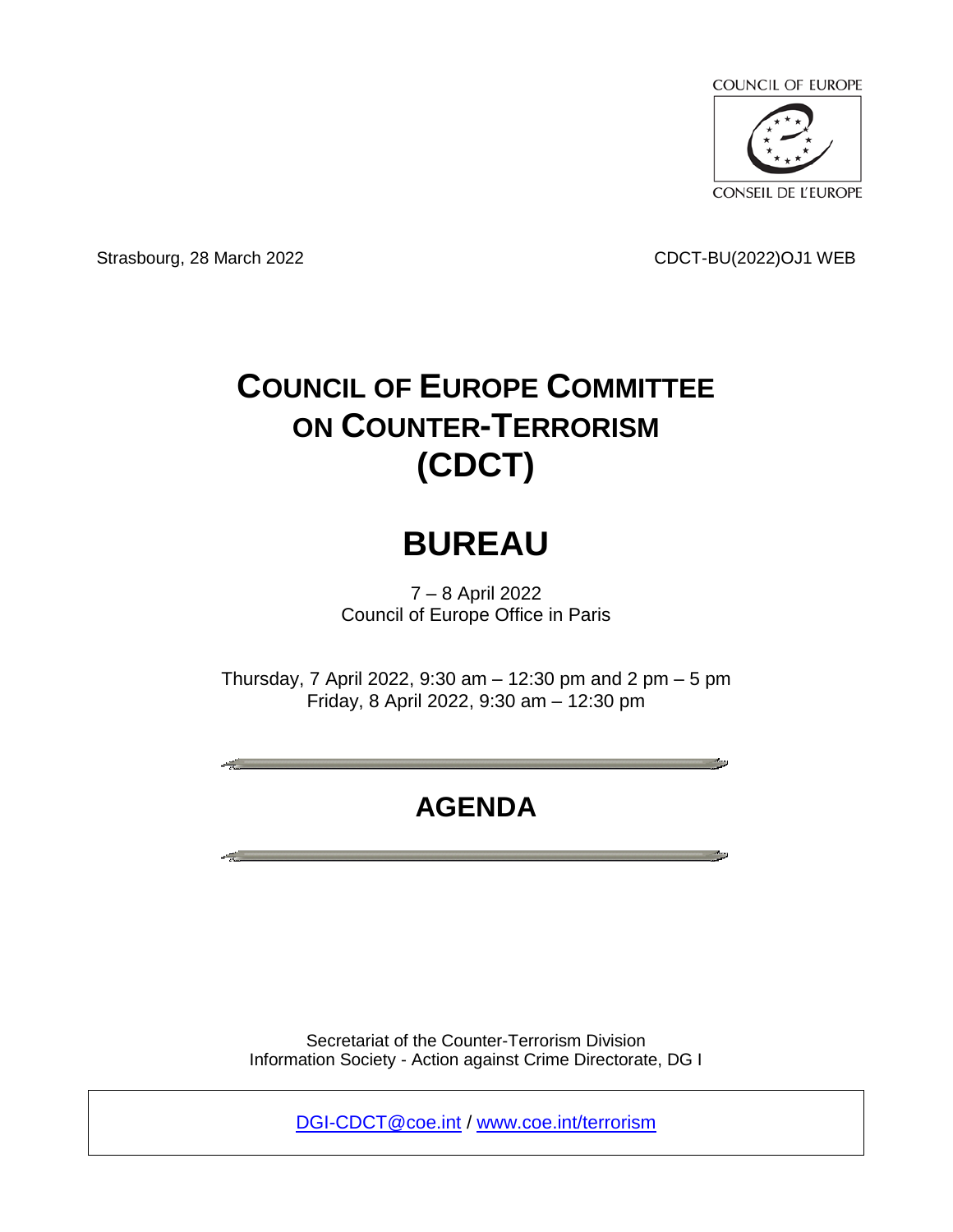#### **1. Opening of the meeting**

#### **2. Adoption of the agenda**

- Draft agenda
- Annotated agenda

#### **3. Communication by the Chair, other members of the Bureau and the Secretariat**

- $\bullet$  List of decisions of the  $7<sup>th</sup>$  CDCT Bureau meeting
- Abridged Report and List of Decisions of the  $7<sup>th</sup>$  CDCT Plenary meeting

 $\_$  ,  $\_$  ,  $\_$  ,  $\_$  ,  $\_$  ,  $\_$  ,  $\_$  ,  $\_$  ,  $\_$  ,  $\_$  ,  $\_$  ,  $\_$  ,  $\_$  ,  $\_$  ,  $\_$  ,  $\_$  ,  $\_$  ,  $\_$  ,  $\_$  ,  $\_$  ,  $\_$  ,  $\_$  ,  $\_$  ,  $\_$  ,  $\_$  ,  $\_$  ,  $\_$  ,  $\_$  ,  $\_$  ,  $\_$  ,  $\_$  ,  $\_$  ,  $\_$  ,  $\_$  ,  $\_$  ,  $\_$  ,  $\_$  ,

### **4. Council of Europe Counter-Terrorism Strategy: Completed, ongoing and future activities of the CDCT**

- Council of Europe Counter-Terrorism Strategy (2018-2022)
- Calendar of CDCT activities
- CDCT Terms of Reference (2022 2025)

#### **5. Preparing the next Council of Europe Counter-Terrorism Strategy**

• Report from the  $1<sup>st</sup>$  meeting of the Working Group

#### **6. Identification of emerging terrorist threats (Activity 3.4 of the Strategy)**

- Report of the 5th meeting
- Revised draft report

### **7. Compilation of Best Practices with regards to Deradicalisation, Disengagement and Social Reintegration (Activity 3.1 of the Strategy)**

- Report from the  $2^{nd}$  meeting
- Preliminary analysis of the responses to the questionnaire
- Methodology & draft outline of the Compilation

#### **8. Financing of Terrorism**

• [Draft report]

#### **9. Bioterrorism**

Draft report